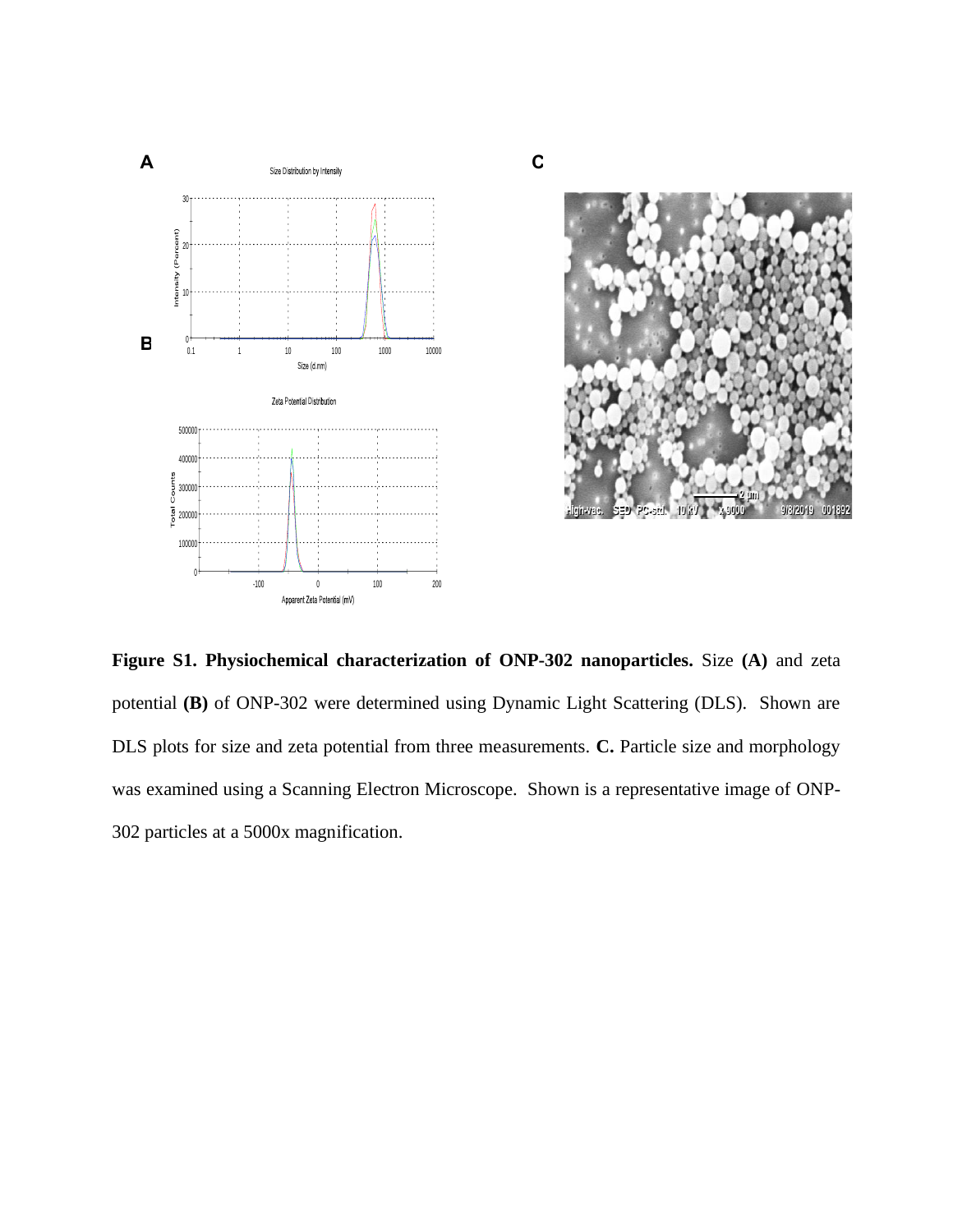

**Figure S2: Effect of ONP-302 on tumor cell-viability in vitro.** MC-38 and LLC tumor cells incubated in vitro with indicated concentrations of ONP-302. Cell-viability was assessed using resazurin dye. Shown is absorbance indicative of cell-viability in **(A)** MC-38 and **(B)** LLC tumor cells incubated with indicated concentrations of ONP-302. N=4.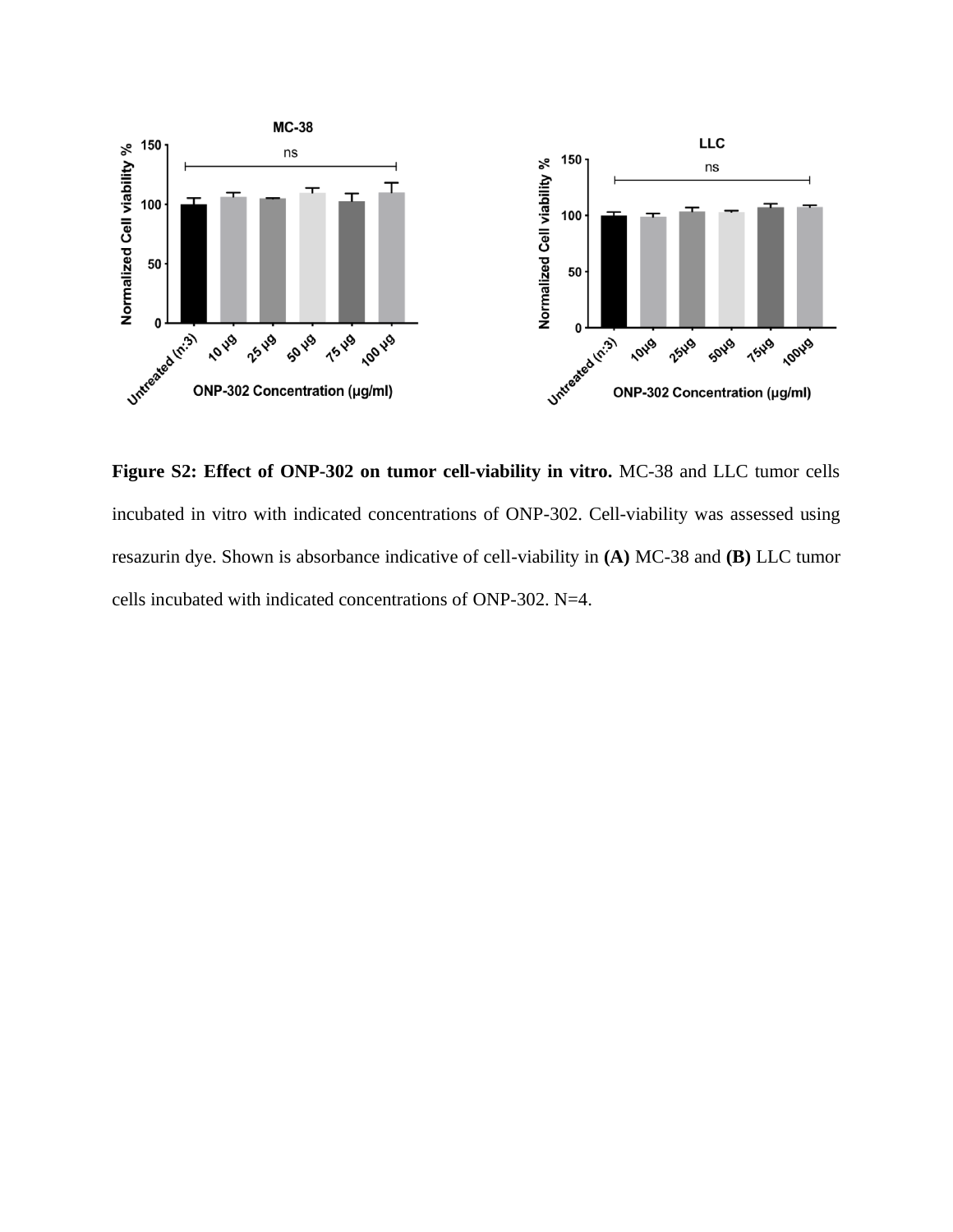

**Figure S3: Effect of ONP-302 on immune-cell composition in the spleen of tumor-bearing mice.** LLC and MC-38 tumor-bearing C57BL/6 mice were treated with vehicle or ONP-302 50mg/kg intravenously twice per week for 2 weeks. Single-cell suspensions were prepared from the spleen and immune cell composition was analyzed by flow cytometry. **A.** Proportion of Tcells  $(CD3+CD4$ <sup>+</sup> or  $CD3+CD8$ <sup>+</sup>), NK cells  $(CD3$ <sup>-</sup> NK1.1<sup>+</sup>), monocytes  $(CD11b$ <sup>+</sup> Ly6C<sup>hi</sup> Ly6G<sup>-</sup>), neutrophils (CD11b<sup>+</sup> Ly6C<sup>-</sup> Ly6G<sup>+</sup>), and macrophages (CD11b<sup>+</sup>F4/80<sup>+</sup>) in the spleens of LLC tumor-bearing mice. **B.** Proportion of T-cells (CD3<sup>+</sup>CD4<sup>+</sup> or CD3<sup>+</sup>CD8<sup>+</sup>), NK cells (CD3<sup>-</sup>  $NK1.1^+$ ), monocytes  $(CD11b^+ Ly6C^h$  Ly6G ), neutrophils  $(CD11b^+ Ly6C^- Ly6G^+)$ , and macrophages in (CD11b+F4/80+) in the spleens of MC-38 tumor-bearing mice.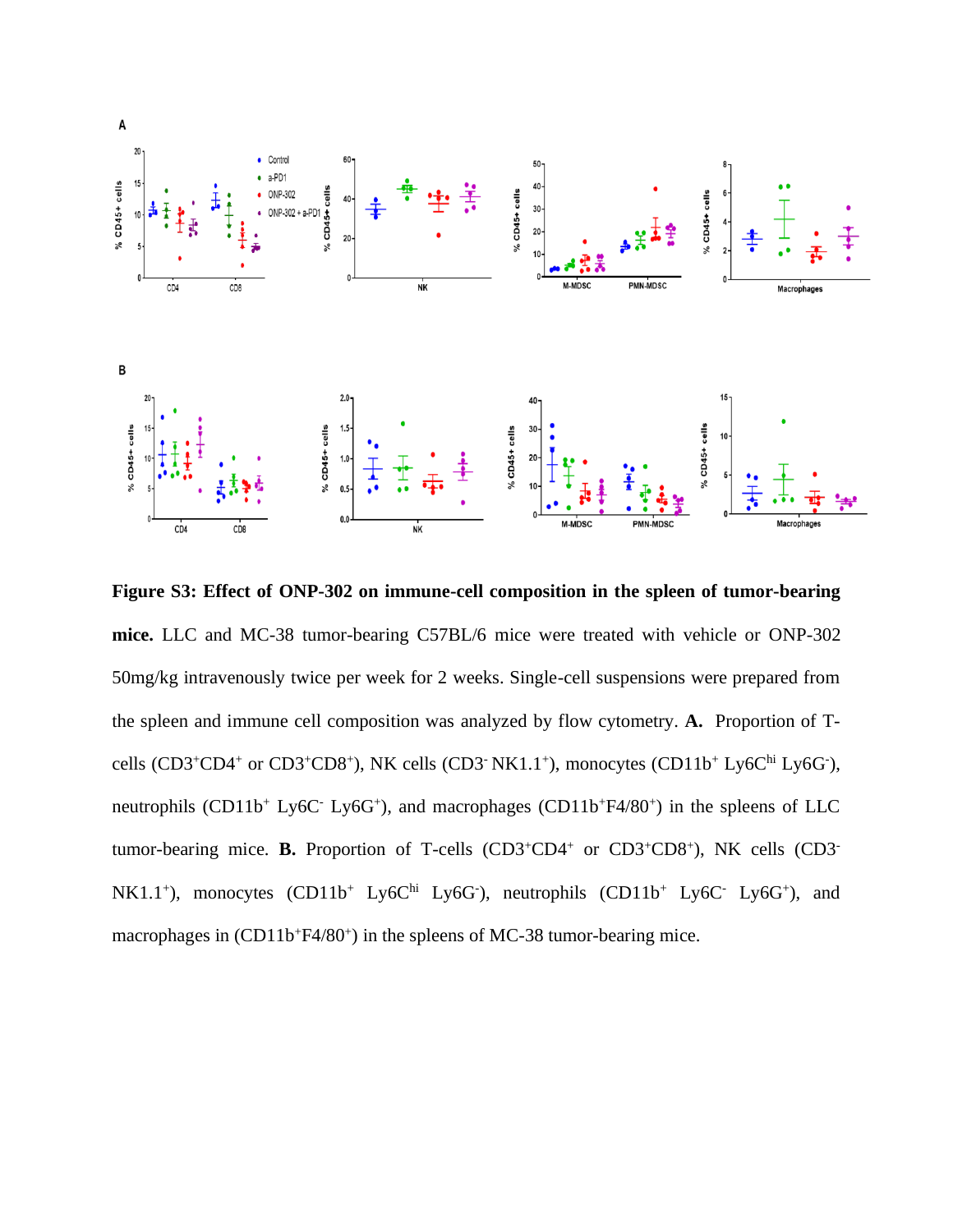

**Figure S4. Effect of ONP-302 on macrophage polarization.** Macrophages were generated from bone marrow monocytes by 5 days culture with murine M-CSF (10 ng/mL). They were polarized to M1 or M2 type of cells by 24 hr incubation with LPS (10ng/mL) /mIFN-γ (10ng/mL) or mIL-4 (10ng/mL)/mIL-13(10ng/mL) respectively. In parallel macrophages were cultured with ONP-302. Expression of indicated genes was evaluated. P values were calculated by one-way ANOVA test with correction for multiple comparisons. \* -p<0.05; \*\*-p<0.01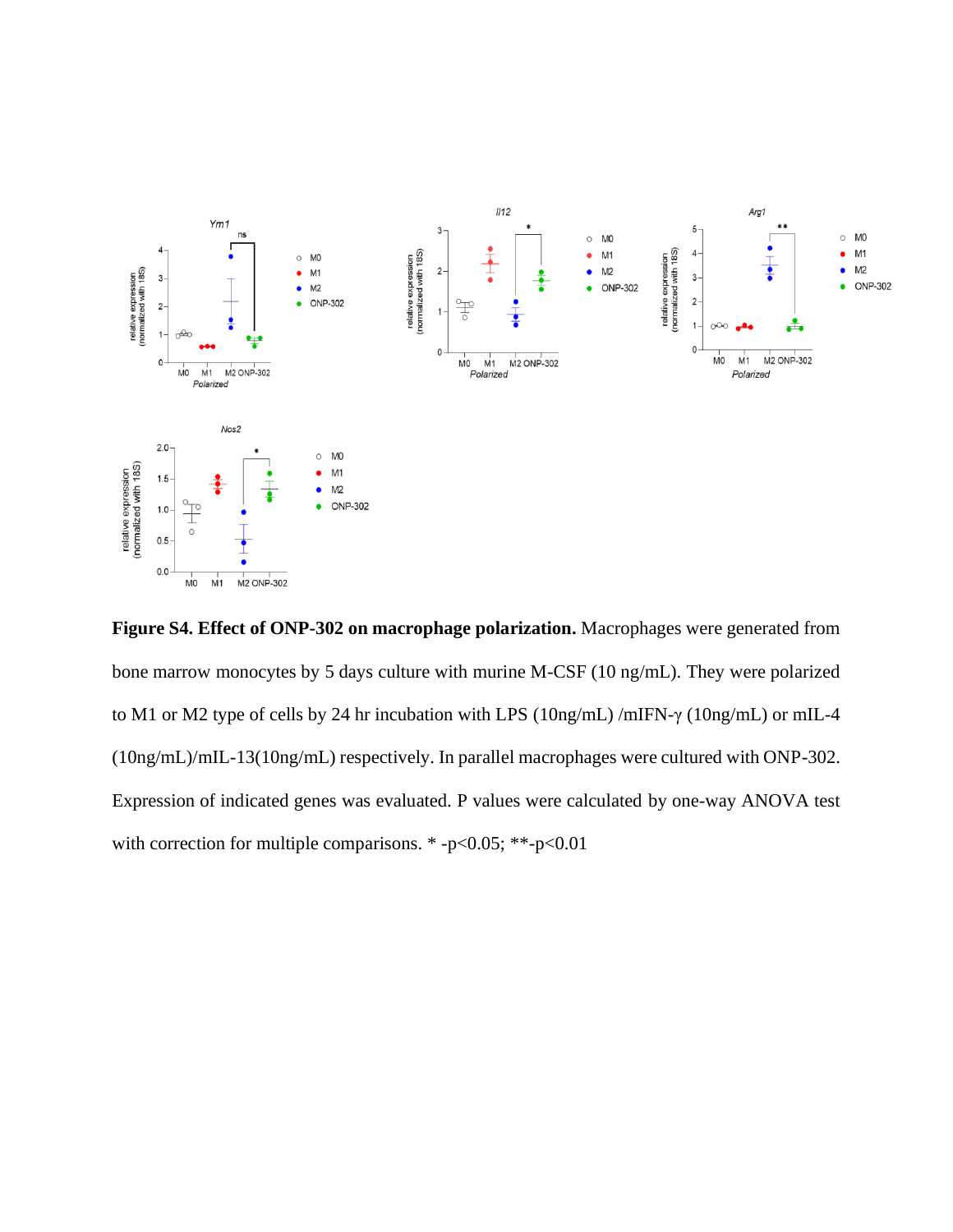

**Figure S5. PMN-MDSC suppressive activity after treatment with ONP-302.** Single cell suspension of Vehicle (saline) and ONP-302 treated tumors were prepared (Miltenyi biotec) and PMN-MDSCs (CD11b+Ly6G+Ly6C-) were sorted on BD FACs Aria II cell sorter. Sorted PMN-MDSCs were plated in triplicates in U-bottom 96 well cell culture plates in RPMI-1640 with 10% FBS (ThermoFisher) and β-mercaptoethanol (1:1000, SIGMA). OT-1 splenocytes were added at different ratios together with SIINFEKL peptides (0.1 ng/ml, SIGMA) to induce antigen-specific T cell proliferation. After 48hr incubation 1  $\mu$ Cu [<sup>3</sup>H] thymidine (PerkinElmer) was added, and cells were incubated for additional 18 hr and radioactivity was measured on Microbeta 2 microplate counter, PerkinElmer. Incorporation of [<sup>3</sup>H] thymidine in proliferating T cells was measured and is represented in counts per minute (cpm). N=3. P values were calculated in unpaired, two-sided, Student's t-test. \*-p<0.05; \*\*-p<0.01.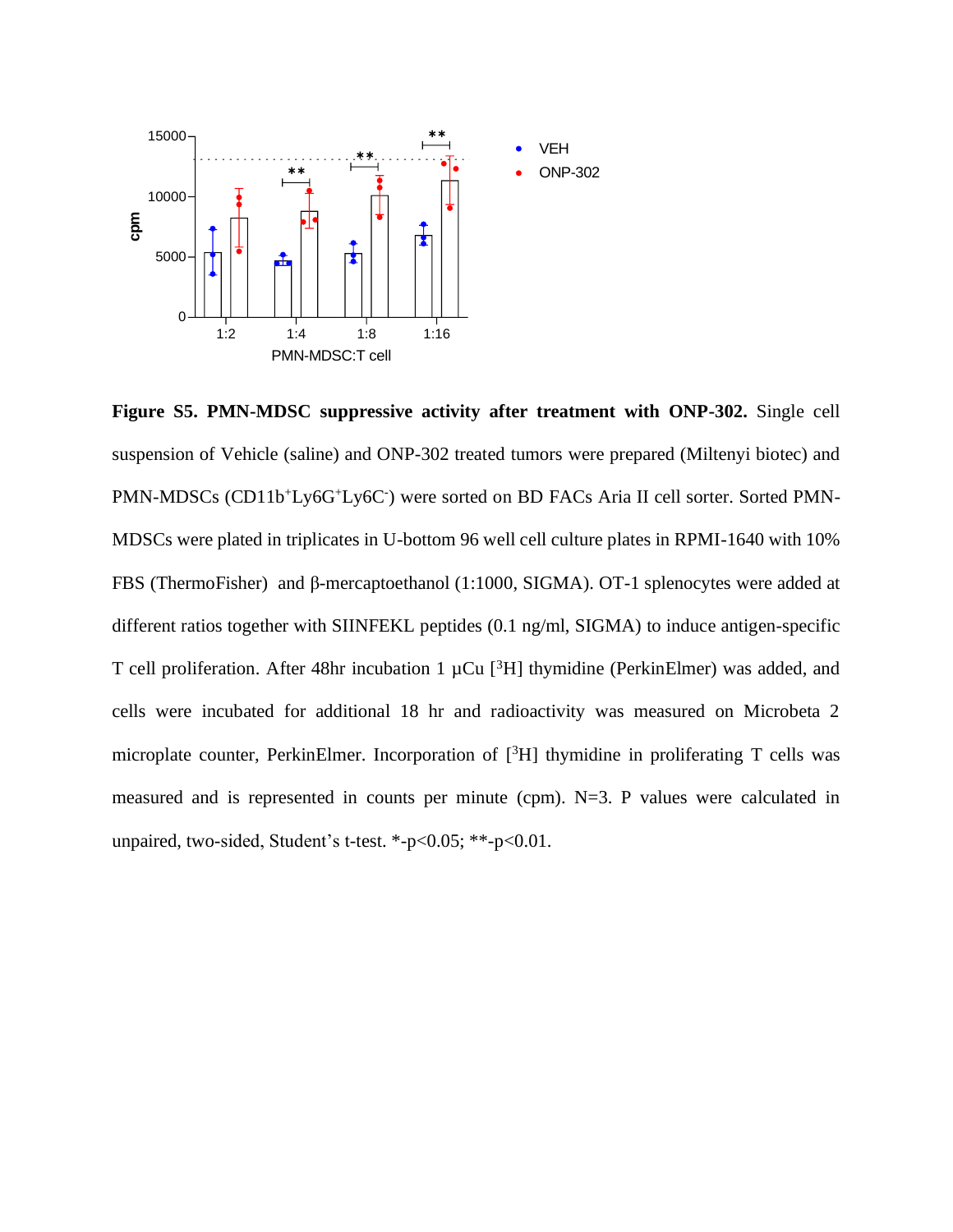

**Figure S6. Effect of ONP-302 on LLC** : C57BL/6 mice (n=5) were injected with 0.5 x 10<sup>6</sup> LLC tumor cells. Treatments with ONP-302 intravenously 50 mg/kg biw started at  $\sim$ 50 mm<sup>2</sup> tumor size for one and half weeks (3 doses) after tumor injection. Mice were euthanized and tumors were collected before the significant tumor reduction for the immunohistochemistry (IHC) to evaluate the apoptotic Cancer Associated Fibroblasts (CAF).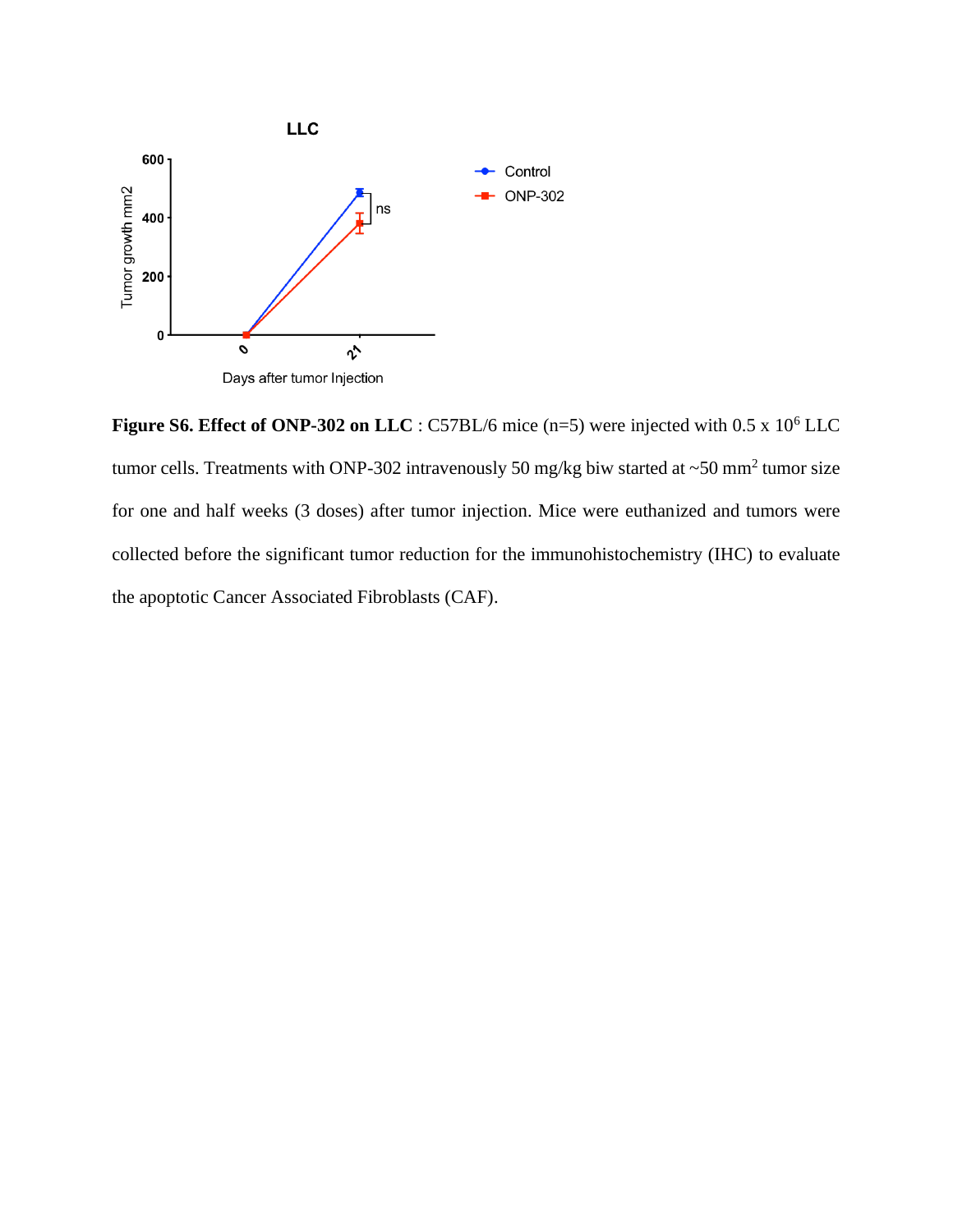| <b>Nanoparticle</b>           | Size (nm)    | <b>PDI</b> | <b>Zeta Potential</b> |
|-------------------------------|--------------|------------|-----------------------|
| <b>ONP-302</b>                | $568 + 13$   | 0.21       | $-41.5 + 0.42$        |
| ONP-302 (OVA-Alexa-Fluor 647) | $541 + 14.7$ | 0.18       | $-41.9 + 0.03$        |

## **Supplementary Table 1: Characteristics of nanoparticles**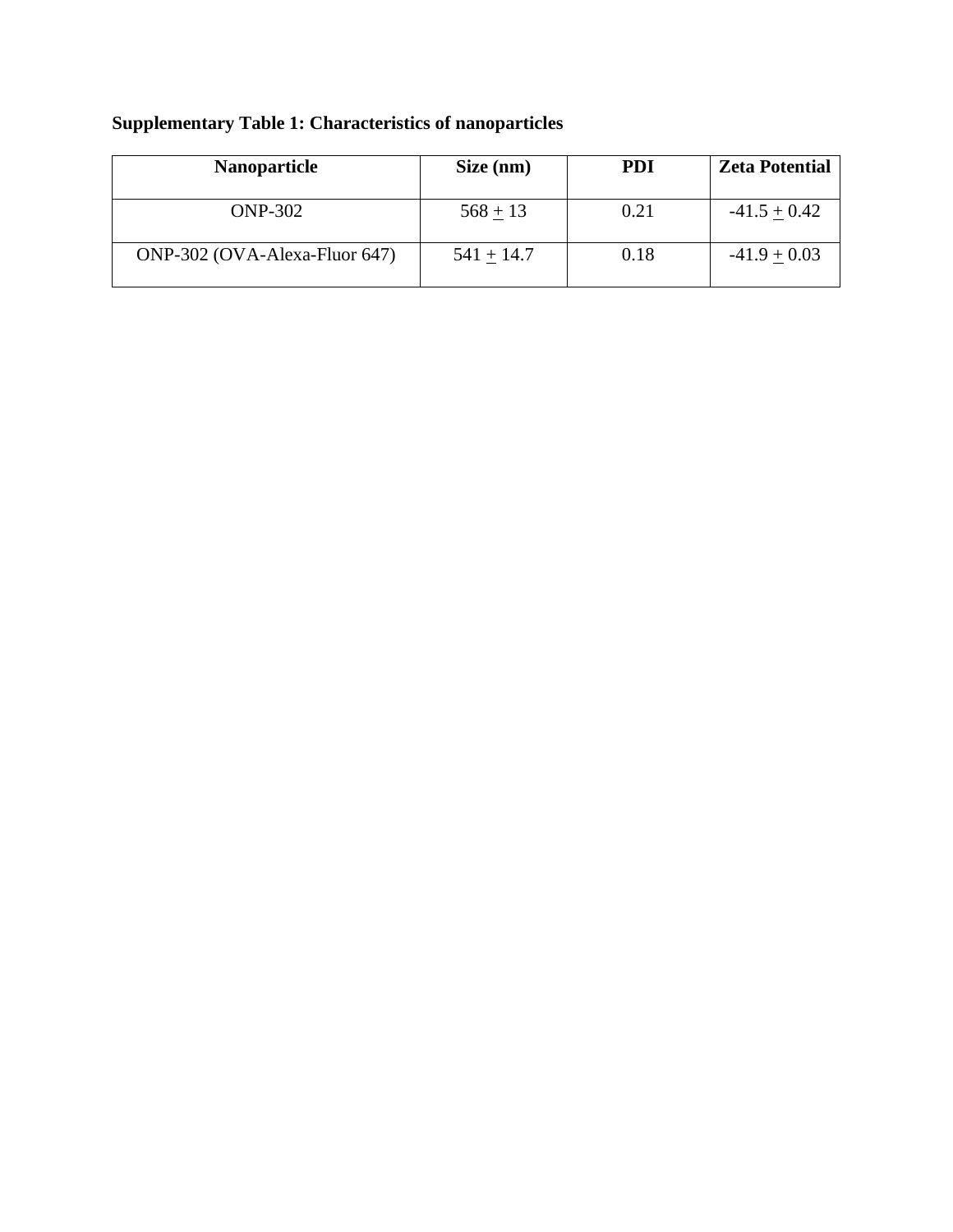## **Supplementary Table 2: Antibodies used in the study**

| <b>Antibody</b>              | <b>Source</b>         | <b>Catalogue Number</b> |
|------------------------------|-----------------------|-------------------------|
| Rat anti-mouse CD140a        | <b>BD</b> Biosciences | Cat#562776              |
| Rat anti-mouse CD326         | <b>BD</b> Biosciences | Cat#563478              |
| Rat Anti-Mouse CD45          | <b>BD</b> Biosciences | Cat# 553080             |
| Rat anti-Mouse F4/80         | <b>BD</b> Biosciences | Cat#565411              |
| Rat anti-Mouse CD11b         | <b>BD</b> Biosciences | Cat#557960              |
| Rat Anti-Mouse Ly-6G         | <b>BD</b> Biosciences | Cat#551461              |
| Rat Anti-Mouse Ly6C          | <b>BD</b> Biosciences | Cat#560593              |
| Rat Anti-Mouse CD8a          | <b>BD</b> Biosciences | Cat#553031              |
| Hamster Anti-Mouse CD3       | <b>BD</b> Biosciences | Cat#552774              |
| Rat anti-mouse CD4           | BioLegend             | Cat#100437              |
| InVivoMab anti-mouse PD-1    | <b>Bioxcell</b>       | Clone#RMP1-14           |
| InVivoMab anti-mouse CD8a    | <b>Bioxcell</b>       | Cat# BE0004-1-A0        |
| Annexin V (FITC)             | <b>BD</b> Biosciences | Cat# 556419             |
| Anti-actin-αSmooth-Muscle    | Sigma                 | Cat#A5228               |
| Rabbit anti-mouse IgG AF-488 | Invitrogen            | Cat# A27023.            |